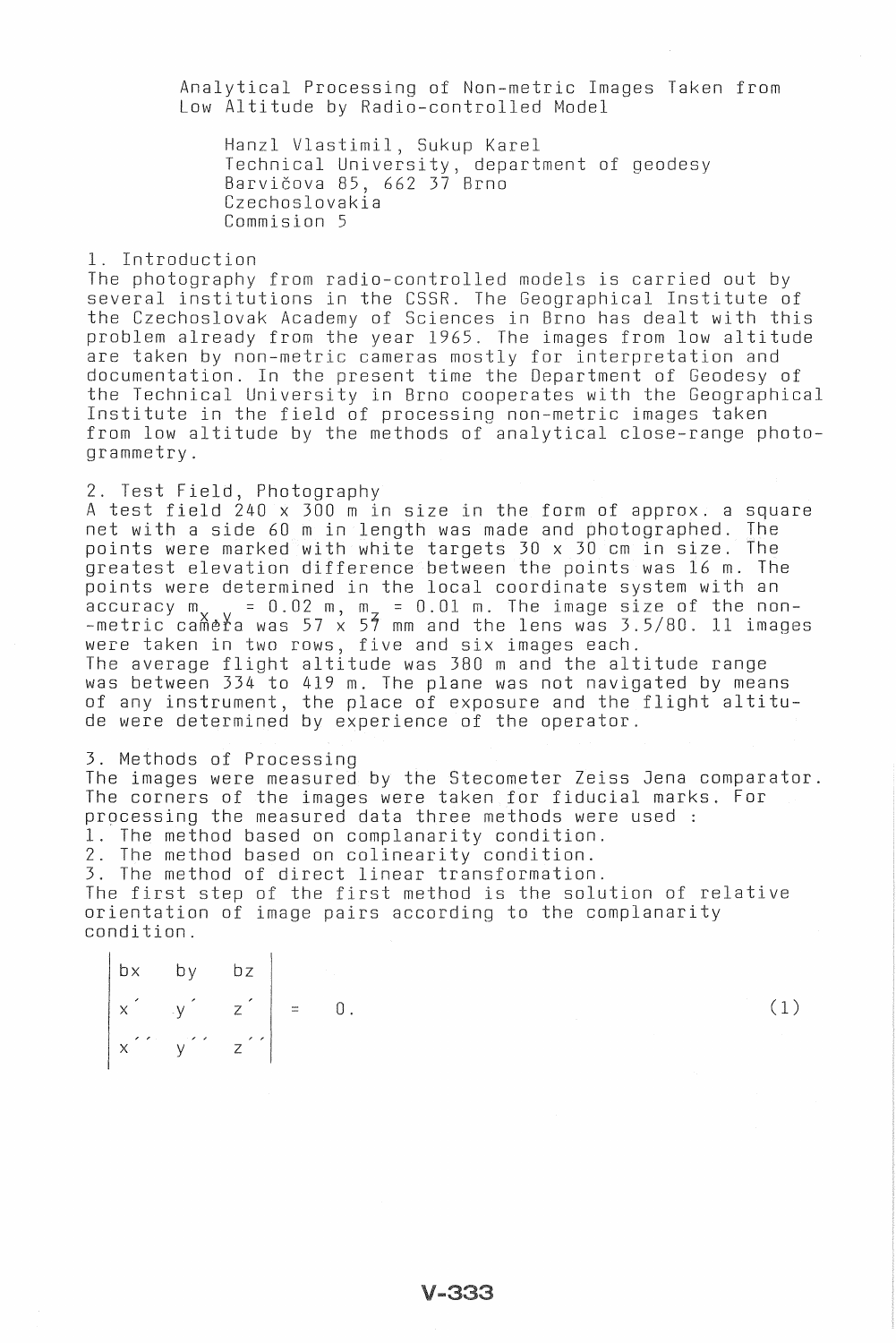The determination of the elements of relative orientation is folloved by the computation of model coordinates which are transformed in the geodetic coordinate system. The absolute orientation is given by the relation.

$$
\begin{pmatrix} X \\ Y \\ Z \end{pmatrix} = \begin{pmatrix} x & y & z & 0 & 1 & 0 & 0 \\ y & -x & 0 & z & 0 & 1 & 0 \\ z & 0 & -x & -y & 0 & 0 & 1 \end{pmatrix} \qquad \begin{pmatrix} d\lambda \\ d\alpha \\ d\beta \\ d\gamma \\ d\lambda \\ d\alpha \\ d\alpha \\ d\alpha \\ d\alpha \\ d\alpha
$$
 (2)

The second method is based on the colinearity condition.

$$
\begin{bmatrix} X \\ Y \\ Z \end{bmatrix} = \lambda . \quad R \quad . \quad \begin{bmatrix} x \\ y' \\ -f \end{bmatrix} + \quad \begin{bmatrix} X_c \\ Y_c \\ Z_c \end{bmatrix}
$$
 (3)

In the first place the computation determines the elements of exterior orientation  $X_{c}$ ,  $Y_{c}$ ,  $Z_{c}$ ,  $\varphi$ ,  $\psi$ ,  $\omega$  (6 elements) or the elements of exterior and interior orientation f,  $x_0$ ,  $y_0$ (9 elements). The coordinates of the points are determined by resection. Eq.(3) is arranged to a known formula

$$
x' = \frac{L_1X + L_2Y + L_3Z + L_4}{L_9X + L_{10}Y + L_{11}Z + 1} \qquad z' = \frac{L_5X + L_6Y + L_7Z + L_8}{L_9X + L_{10}Y + L_{11}Z + 1} \tag{4}
$$

After computation of the transformation coefficients  $L_i$  for both the images of the pair the geodetic coordinates of the determined points are computed by solving the equation system. The distotion was eliminated by the application of the formula The pair the geodetic coordinates of the<br>a computed by solving the equation system.<br>iminated by the application of the formula<br>dr =  $k_1r^3 + k_2r^5 + k_3r^7$  (5)

$$
dr = k_1 r^3 + k_2 r^5 + k_3 r^7
$$
 (5)

Two variants of programmes were made for the methods (2) and (3). The first variant marked A uses no correction of distortion. The second variant B uses coefficient  $k_1$  from formula (5) only. The programmes for the methods were written in FORTRAN and were computed by means of computers EC 1045 and ADT 4500.

## 4. Evaluation of Results

 $\sim$   $\sim$ 

It was found out that it was not necessary to introduce a distortion correction for the used type of lens. The calculated elements of exterior orientation make it possible to determine the accuracy of navigation. The average deviation from the planned place of exposure was 22 m, the greatest deviation was 40 m. The camera axis deviated from the vertical 6.5 degrees at max. in case of 10 images. In case of one image the angle  $\omega$  was equal to 17 degrees. The camera was gimbal--mounted. The base-height ratio b/h was between 1/6 and 1/2.5. The results for two typical stereopairs are shown in Table 1. The quoted errors are computed from the deviations at the check points.